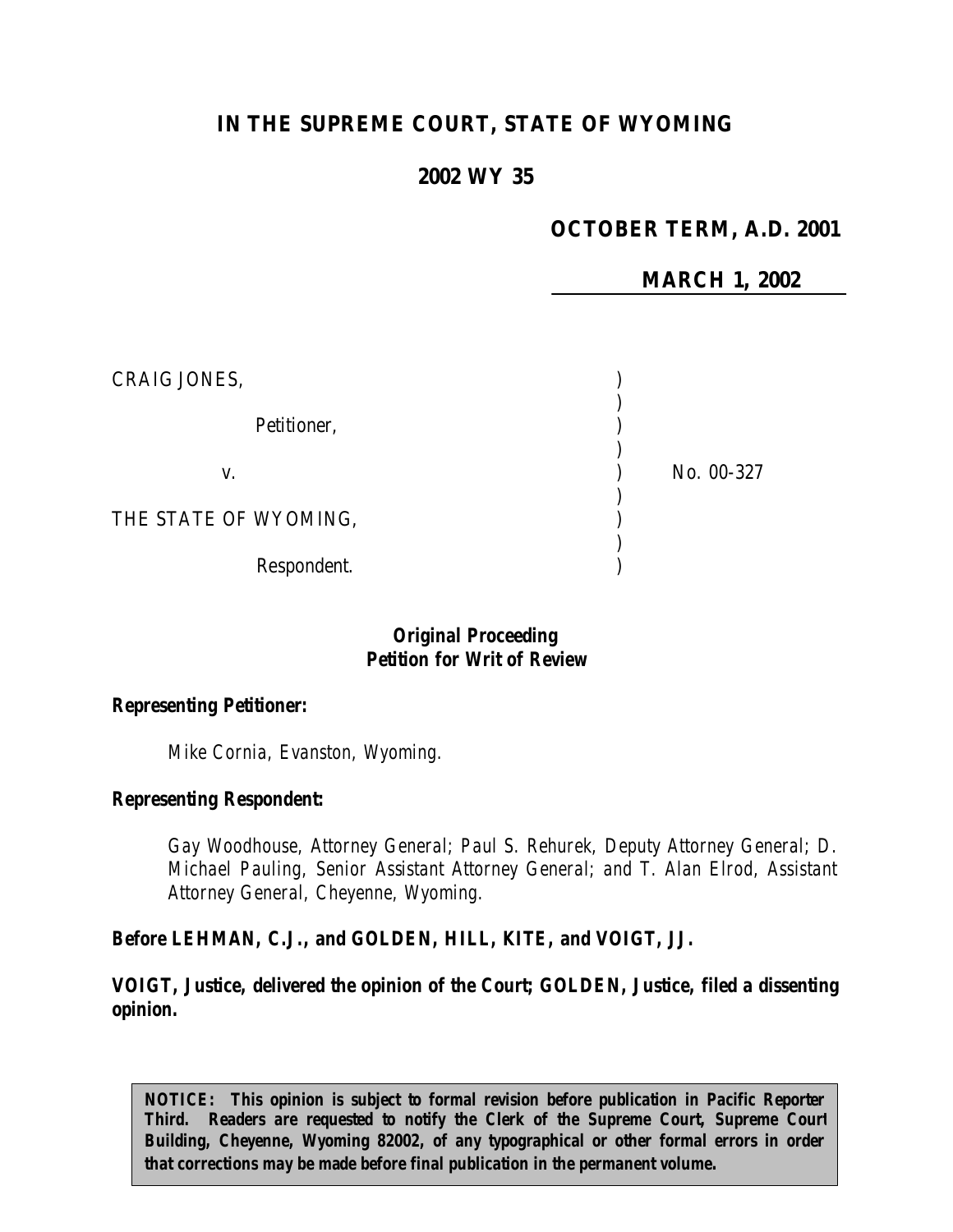## **VOIGT, Justice.**

[¶1] The petitioner, Craig Jones, filed a Petition for Writ of Review asking this Court to address certain issues concerning his sentencing. We granted his petition and ordered that his case be remanded for resentencing. After being resentenced, Jones filed a second Petition for Writ of Review regarding the Judgment and Sentence Upon Remand, which petition was granted by this Court.

[¶2] We affirm, but remand for amendment of the Judgment and Sentence Upon Remand to conform to this opinion.

### **ISSUES**

[¶3] The petitioner presents the following issues for review:

- ISSUE I. Can incarceration be followed by probation?
- ISSUE II. Did the trial court impermissibly increase [the petitioner's] sentence?
- ISSUE III. Are the conditions of probation illegal?

### **FACTS**

[¶4] On November 20, 1998, a jury found the petitioner guilty of driving while under the influence (DWUI) causing serious bodily injury, in violation of Wyo. Stat. Ann. § 31-5- 233(h) (Michie 1997). The county court (now referred to as circuit court) sentenced the petitioner on February 8, 1999, to twelve months in the county jail, with all but eight to nine months suspended. The circuit court ordered the petitioner to pay a \$50.00 surcharge to the Crime Victims Compensation Fund, \$20.00 court costs, and a \$3,000.00 fine. It further ordered that the petitioner be placed on three years' supervised probation, specifying nineteen terms and conditions to be followed.<sup>1</sup> On February 22, 1999, the petitioner filed a Notice of Appeal to the district court. That appeal was unsuccessful and a request for reconsideration was denied.

<sup>&</sup>lt;sup>1</sup> Some of the more unusual probation conditions included: placing a ¼ page ad in the Rock Springs Rocket Miner and in the Green River Star each January apologizing to the parents and sisters of the deceased for being the instrument of his death; carrying a photograph of the deceased in the petitioner's wallet at all times; placing an 8½ by 10½ photograph of the deceased in the petitioner's cell to be visible by him throughout his incarceration; placing an ad in the local newspaper providing free designated driver services each New Year's Eve during probation to any members of the public wishing to avail themselves of this service; and constructing a cross at the location of the accident and placing a wreath at the cross on the first Sunday of each month after the petitioner's release from jail.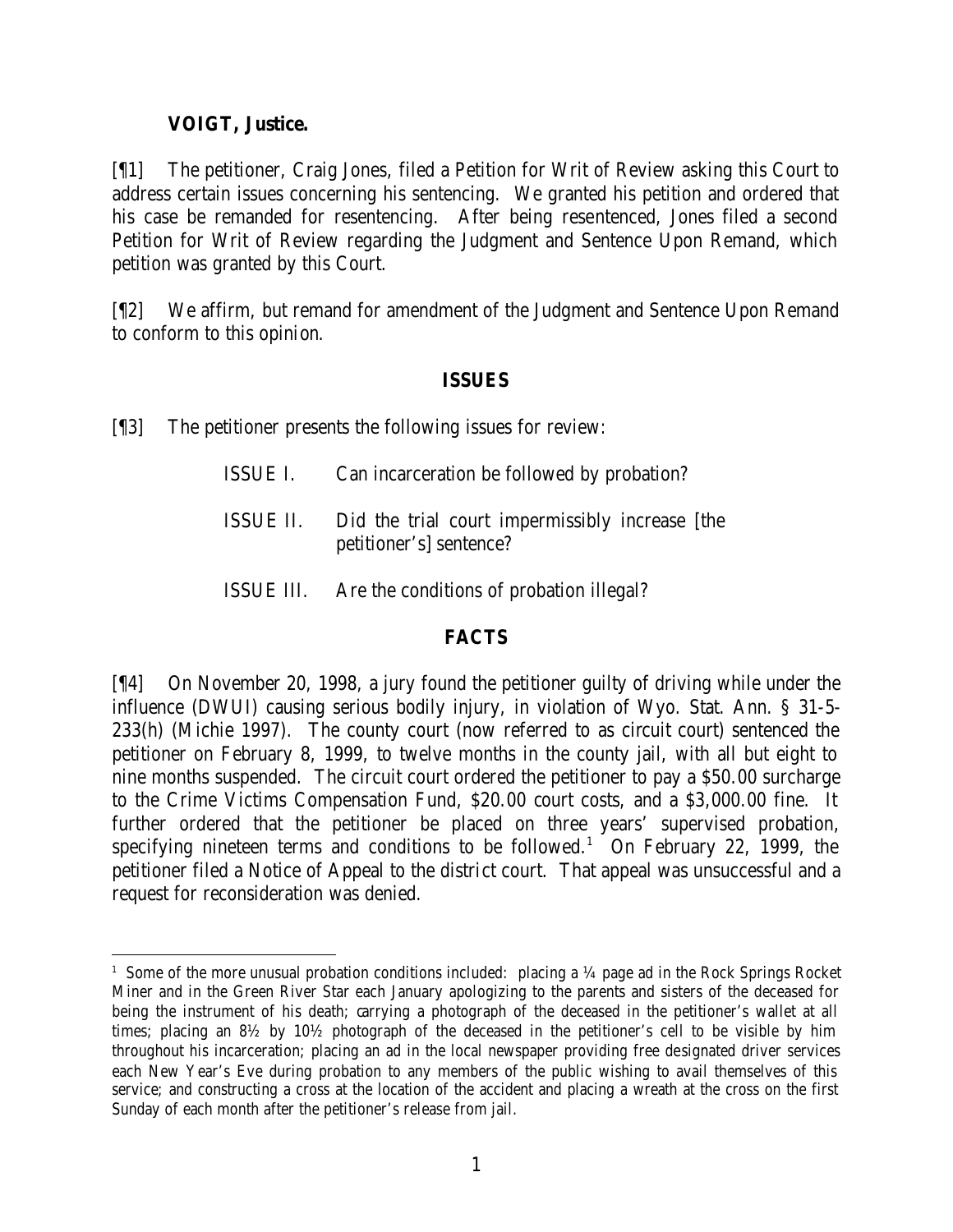[¶5] The petitioner's first Petition for Writ of Review was filed with this Court after the district court's affirmance of his conviction and its contemporaneous denial of reconsideration. On November 30, 1999, this Court issued an Order of Partial Remand for Reconsideration of Sentence and Order Denying the Balance of the Petition for Writ of Review. We ordered that a different circuit court judge "resentence the petitioner with particular respect to the indeterminate length of the sentence originally imposed (should incarceration be ordered) and what may constitute lawful and proper terms and conditions of probation (should the assigned court consider probation)[.]"

[¶6] At resentencing on March 10, 2000, the circuit court ordered the petitioner to serve twelve months in the county jail with all but nine months suspended; ordered him to pay \$2,771.80 to the Crime Victims Compensation Fund; \$2,306.00 in restitution; \$20.00 in court costs; and a \$3,000.00 fine. The circuit court further ordered that the petitioner be placed on three years' supervised probation, with thirteen terms and conditions to be followed.<sup>2</sup> After the district court's affirmance and denial of a rehearing motion, the petitioner's second Petition for Writ of Review was filed in this Court. This Court granted review on December 19, 2000.

a) Be law abiding.

- b) Obey all rules and regulations of supervised probation.
- c) Answer all questions put to him by his probation agent, any law enforcement officer, any prosecutor or the court.
- d) Will not own, possess or purchase any firearms, which includes rifles, shotguns, pistols or hand guns.
- e) Reimburse the Wyoming State Public Defender's Office the amount given in an affidavit submitted . . ..
- f) Not consume or possess any alcoholic or malt beverages.
- g) Not remain present in any situation where others are in possession or consuming alcoholic beverages or malt beverages.
- h) Submit to a search of his person, vehicle or personal residence at the request, any time, day or night, of the probation agent.
- i) Not associate with persons of a disreputable character or anyone deemed inappropriate by the probation agent.
- j) Will submit to blood, breath or urinalysis test[s] at the request of the probation agent.
- k) Not tamper with or attempt to alter any urine samples collected.
- l) Attend counseling as deemed appropriate by the probation agent.
- m) Perform five hundred (100) [sic] hours of Community Service Work Restitution to be served at the Young at Heart Senior Citizens Center within two (2) years of release from the Sweetwater County Jail.

<sup>&</sup>lt;sup>2</sup> The circuit court eliminated the unusual conditions of probation and ordered the following terms and conditions of probation: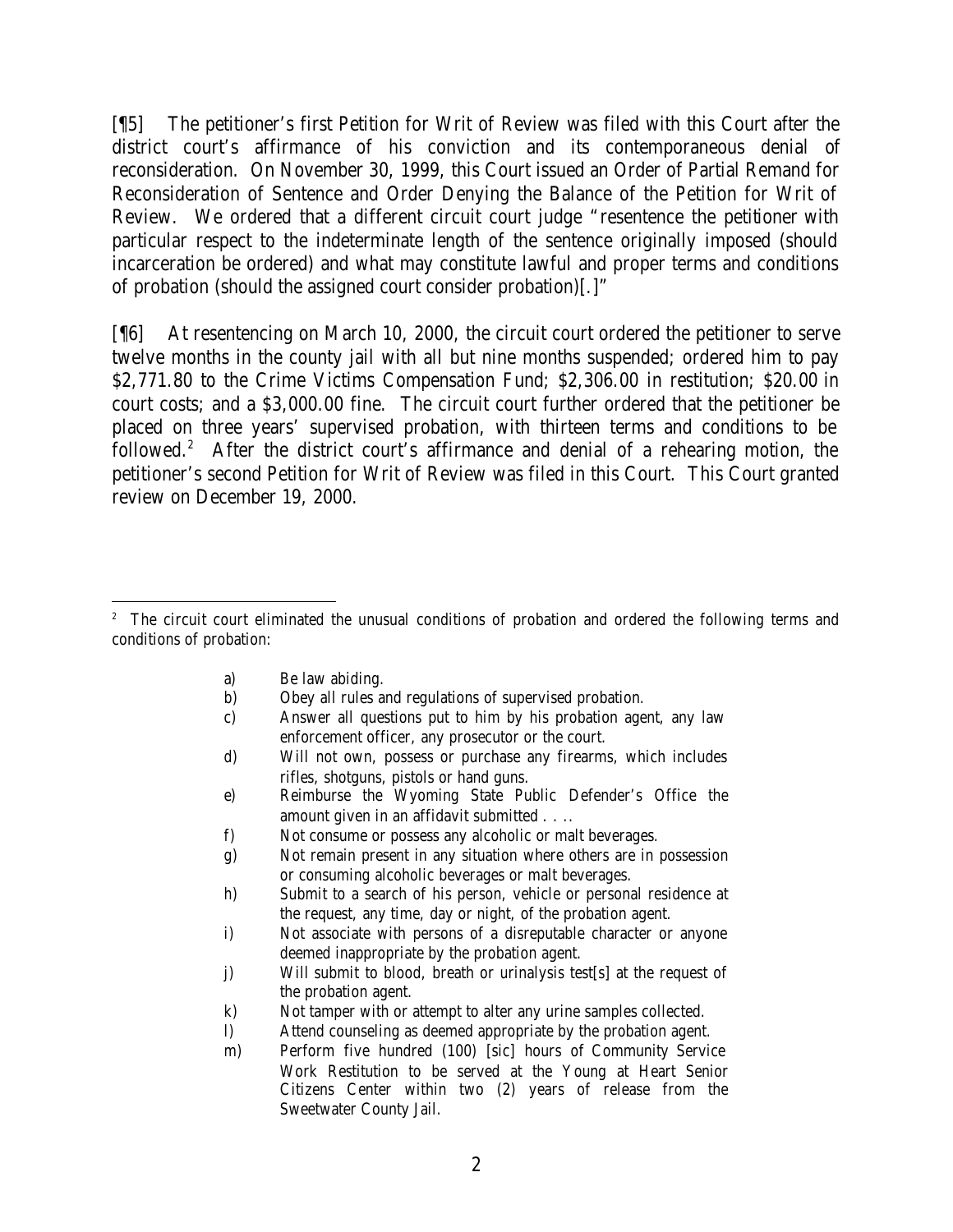#### **CAN INCARCERATION BE FOLLOWED BY PROBATION?**

[¶7] The question is whether the DWUI statute then in effect allowed probation following incarceration when the conviction resulted from violation of Wyo. Stat. Ann. §  $31-5-233(h)(i).<sup>3</sup>$  This statute provided, in pertinent part:

> Whoever causes serious bodily injury to another person resulting from the violation of this section shall be punished upon conviction as follows:

> > (i) If not subject to the penalty under paragraph (ii) of this subsection, by a fine of not more than five thousand dollars (\$5,000.00), imprisonment for not more than one (1) year, or both[.]

Wyo. Stat. Ann. § 31-5-233(h)(i).

[¶8] It is clear that nothing in subsection (h) expressly permitted probation to follow jail time. However, the district and circuit courts agreed that such a sentence was permissible under Wyo. Stat. Ann. § 31-5-233(e), which stated:

> (e) Except as provided in subsection (h) of this section, a person convicted of violating this section is guilty of a misdemeanor punishable by imprisonment for not more than six (6) months, a fine of not more than seven hundred fifty dollars (\$750.00), or both. \* \* \* *The judge may suspend part or all of the discretionary portion of an imprisonment sentence under this subsection and place the defendant on probation on condition that the defendant pursues and completes an alcohol education or treatment program as prescribed by the judge. Notwithstanding any other provision of law, the term of probation imposed by a judge under this section may exceed the maximum term of imprisonment established for the offense under this subsection provided the term of probation together with any extension thereof, shall in no case exceed three (3) years*. [4]

(Emphasis added.)

<sup>&</sup>lt;sup>3</sup> "[A] court has no inherent right to grant probation. The authority over sentencing comes from the legislature." *Hicklin v. State*, 535 P.2d 743, 752 (Wyo. 1975).

<sup>4</sup> Subsections (e) and (h)(i) are quoted as they existed at the time of the crime. While these subsections have been amended, the amendments are not significant here.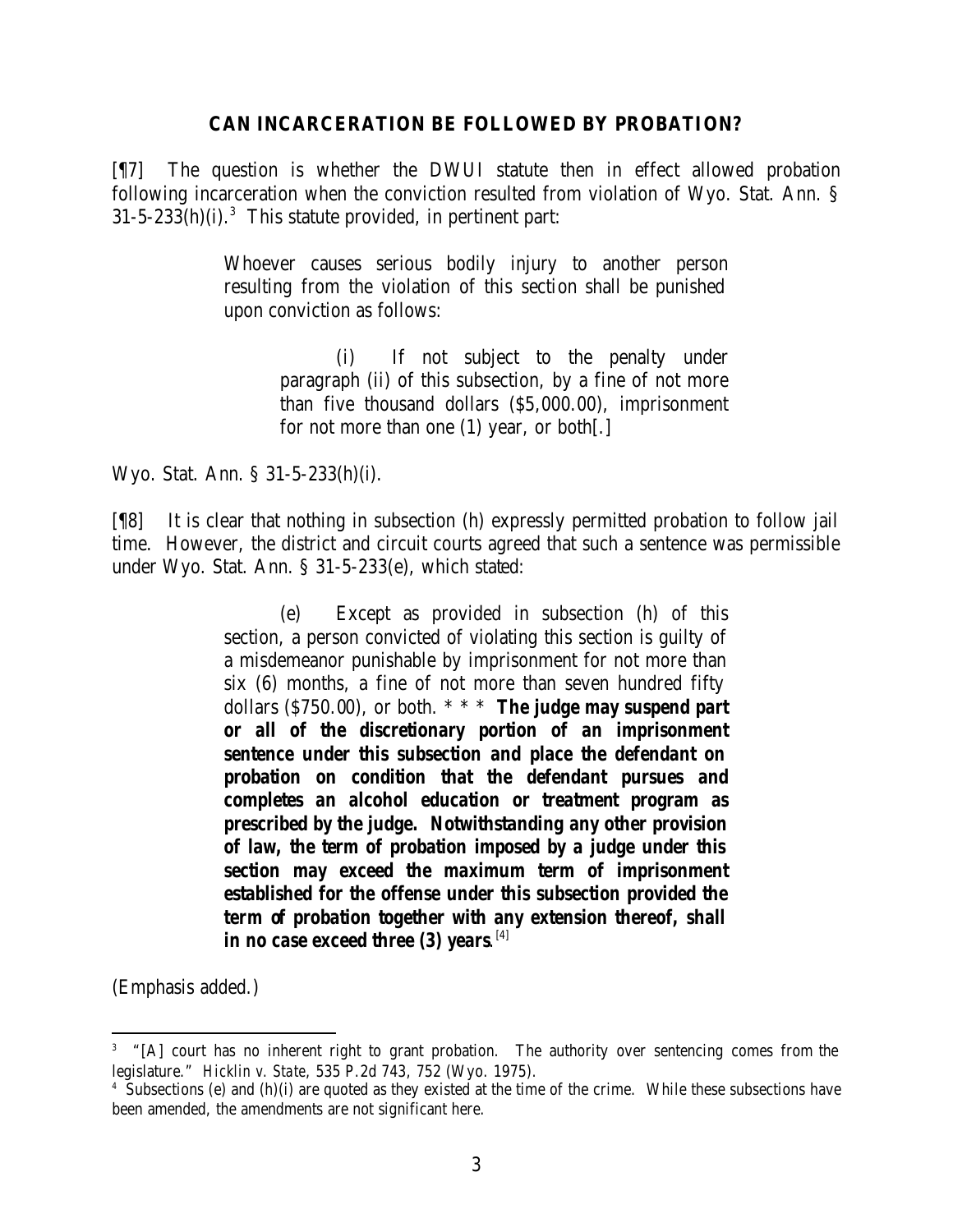[¶9] The district and circuit courts viewed subsection (e) as the general sentencing provision of Wyo. Stat. Ann. § 31-5-233. While their conclusion that its last sentence permitted the probationary sentence may seem reasonable, we find that the language of the statute is less than clear, so we must determine whether or not it is legally ambiguous. If it is, we must resort to the rules of statutory construction for its interpretation. Statutory construction or interpretation is a question of law that is reviewed *de novo*. *Anderson Highway Signs and Supply, Inc. v. Close*, 6 P.3d 123, 124 (Wyo. 2000).

[¶10] A statute is ambiguous if its intention is uncertain and it is susceptible to more than one meaning. *Amrein v. State*, 836 P.2d 862, 864-65 (Wyo. 1992). "'A "statute is unambiguous if its wording is such that reasonable persons are able to agree to its meaning with consistence and predictability."'" *Moncrief v. Wyoming State Bd. of Equalization*, 856 P.2d 440, 443 (Wyo. 1993) (*quoting Parker Land and Cattle Co. v. Wyoming Game and Fish Com'n*, 845 P.2d 1040, 1043 (Wyo. 1993) and *Allied-Signal, Inc. v. Wyoming State Bd. of Equalization*, 813 P.2d 214, 220 (Wyo. 1991)). Whether a statute is ambiguous begins with an inquiry respecting the ordinary and obvious meaning of the words employed, according to their arrangement and connection; the statute must be construed reasonably with reference to the aim, purpose, or policy of the enacting body. *Moncrief*, 856 P.2d at 443 (*quoting Parker Land and Cattle Co.*, 845 P.2d at 1042 and *Rasmussen v. Baker*, 7 Wyo. 117, 133, 50 P. 819, 823 (1897)); *Sue Davidson, P.C. v. Naranjo*, 904 P.2d 354, 356 (Wyo. 1995).

[¶11] Applying the above-mentioned rules of construction leads this Court to conclude that Wyo. Stat. Ann. § 31-5-233(h)(i) was ambiguous. The petitioner construed the meaning of the term "subsection" and not "section" in the last two sentences of Wyo. Stat. Ann. § 31-5-233(e) to mean that probation was limited to sentences imposed only under subsection (e). The State relied on the term "section" in the last sentence to argue that subsection (e) was the general sentencing provision and probation was allowed under subsections (e) or (h). We find that this statute is subject to varying interpretations or meanings and is ambiguous. Therefore, we will construe the meaning of the statute by looking at legislative intent and the statute's reasonable interpretation in light of its intended purpose.

[¶12] It is not difficult to conclude that the legislature's intent was to permit long-term probation for DWUI offenders in order that violators could receive long-term substance abuse treatment. Wyo. Stat. Ann. § 31-5-233(e) states in part that "[t]he judge may suspend part or all of the discretionary portion of an imprisonment sentence under this subsection and place the defendant on probation on condition that the defendant pursues and completes an alcohol education or treatment program as prescribed by the judge." While subsection (h) does not repeat this language, it is unreasonable to think that the legislature meant long-term treatment to be available for low misdemeanor violators of subsection (e), but not for high misdemeanor violators of subsection (h). We find that it is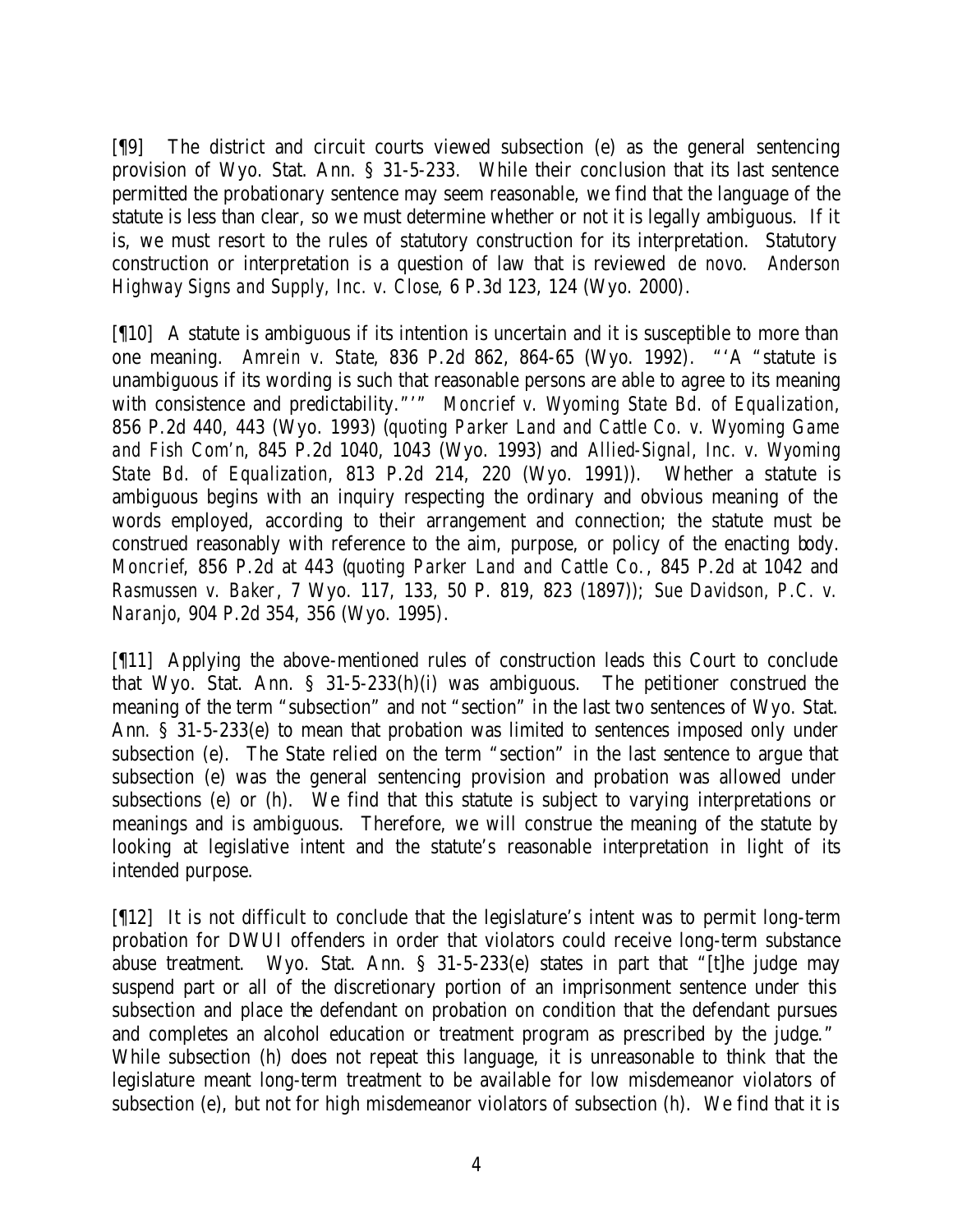available for both. This intention is reflected in the last sentence of subsection (e), wherein it is provided that extended probation may be imposed "under this *section* . . .." Wyo. Stat. Ann. § 31-5-233(e) (emphasis added). This interpretation of the statute also comports with the general rule that penal statutes are construed so as to resolve ambiguities in favor of lenity. *Demeulenaere v. State,* 995 P.2d 132, 135 (Wyo. 2000); *Meerscheidt v. State,*  931 P.2d 220, 224 (Wyo. 1997).

## **DID THE CIRCUIT COURT IMPERMISSIBLY INCREASE THE PETITIONER'S SENTENCE?**

## *Increased Sentencing and Double Jeopardy*

[¶13] "[A] judgment in a criminal case will not be disturbed because of sentencing procedures unless there is a showing of an abuse of discretion, procedural conduct prejudicial to defendant, circumstances which manifest inherent unfairness and injustice, or conduct which offends the sense of fair play." *Hicklin v. State*, 535 P.2d 743, 751 (Wyo. 1975). The petitioner argues that the circuit court impermissibly increased his sentence by ordering restitution and an increase in the amount owed to the Crime Victims Compensation Fund. Originally, the petitioner was not ordered to pay restitution and was ordered to pay \$50.00 to the Crime Victims Compensation Fund. The resentencing judge ordered the petitioner to pay \$2,306.00 as restitution and \$2,771.80 to the Crime Victims Compensation Fund. The petitioner argues that the added punishment of restitution and the increase in the amount owed to the Crime Victims Compensation Fund violates his constitutional right against double jeopardy.

[¶14] The petitioner brings to our attention *Simonds v. State*, 799 P.2d 1210, 1215 (Wyo. 1990), where we stated:

> We have held that, following a remand by this court, the district court is bound to substantially comply with our mandate. Accordingly, it has the jurisdictional authority to determine only those issues expressly directed by the mandate and such previously undecided collateral questions as are necessary to reach a decision on the mandated issues. The district court is without the authority to alter its former decision with respect to matters affirmed, and thus finalized, by the mandate.

[¶15] *Simonds* is distinguishable from the instant case. In *Simonds*, we did not remand, as here, for resentencing on all issues. The district court in *Simonds*, therefore, could not alter the terms with respect to the sentence that had been affirmed. In *Simonds*, we remanded for resentencing on only one of two charges, but the district court changed Simonds' sentences from concurrent to consecutive terms. *Simonds*, 799 P.2d at 1211.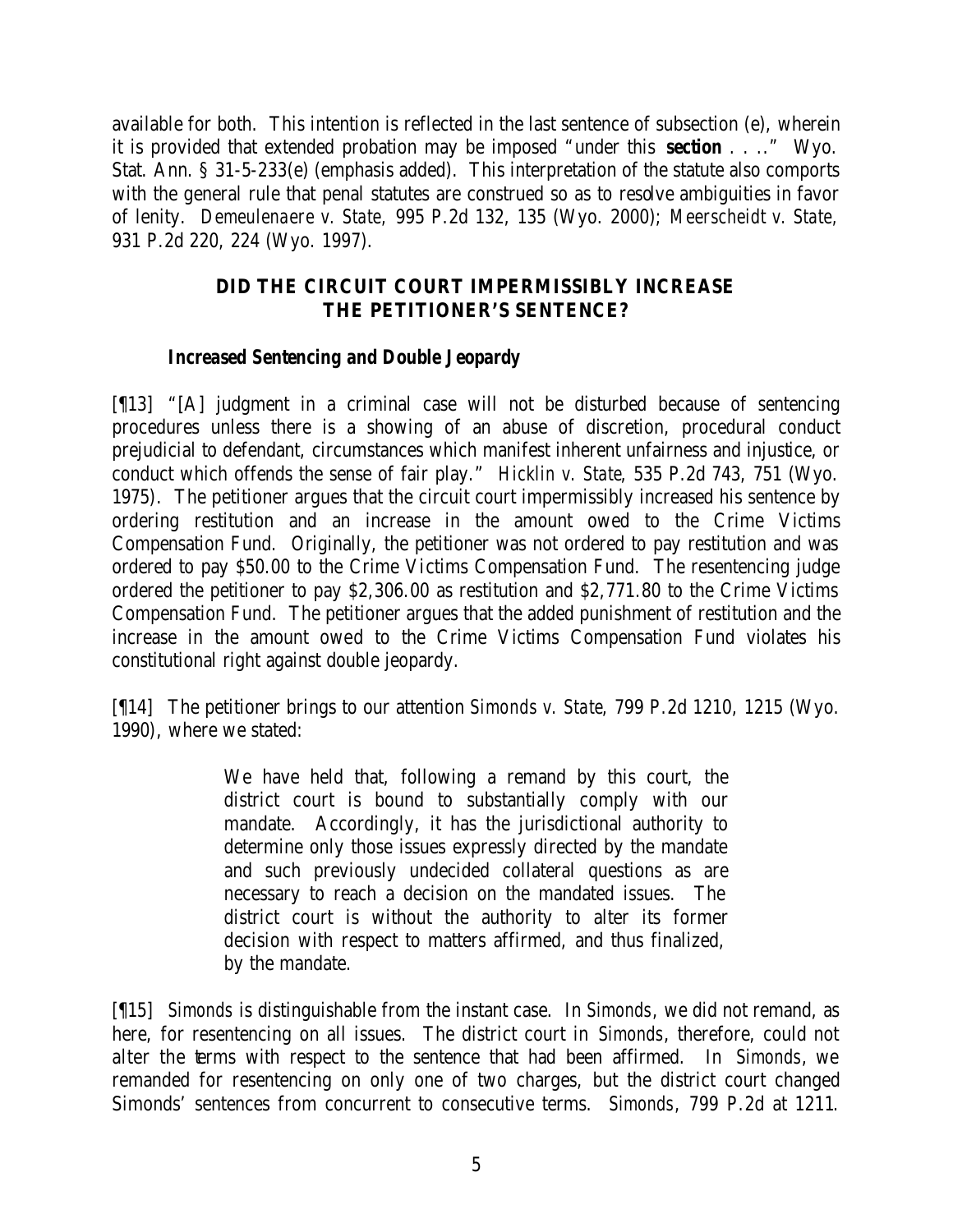We held that such a change constituted an increased sentence and violated due process. *Id.* at 1216. In the instant case, however, the remand gave the circuit court discretion to consider both incarceration and probation, and, in particular, to set the "lawful and proper terms and conditions of probation," which may, of course, include restitution.

[¶16] In our discussion of double jeopardy in *Simonds*, we addressed a double jeopardy claim made in *North Carolina v. Pearce*, 395 U.S. 711, 717, 89 S.Ct. 2072, 23 L.Ed.2d 656 (1969). *Simonds*, 799 P.2d at 1212-13. We found that had Simonds'

> initial appeal been resolved by a remand for resentencing on *all charges*, *Pearce* would clearly control the resolution of the present appeal. Just as a remand for retrial would [for double jeopardy purposes] "wipe the slate clean" of a challenged conviction and sentence, so too would the finality of the initial sentencing be nullified by a remand for resentencing on all counts.

*Simonds*, 799 P.2d at 1213 (emphasis added).

[¶17] The remand in the instant case was for resentencing on the single charge of DWUI resulting in serious bodily injury. Because the petitioner's entire sentencing package was remanded, we find that *Pearce* controls resolution of this issue, and we conclude that our remand was a complete reversal and vacatur of the petitioner's original circuit court sentence.

[¶18] In *Simonds*, we also cited *United States v. DiFrancesco*, 449 U.S. 117, 101 S.Ct. 426, 66 L.Ed.2d 328 (1980), where the United States Supreme Court determined that there could be a double jeopardy issue when punishment was increased upon resentencing, but only to the extent of a defendant's reasonable expectations that his original sentence had become final. *Simonds*, 799 P.2d at 1213. Where a defendant has initiated an appeal, "it is evident that such a defendant harbors no justifiable expectation in the finality of the original sentence." *Id.* at 1213. The appeal and remand in the instant case "wipe[d] the slate clean" for double jeopardy purposes, leaving the circuit court free to resentence as it saw fit. *Id.*

## *Due Process*

[¶19] The petitioner next contends that even if this Court's mandate did not prohibit the resentencing court from adding monetary sanctions, due process considerations dictate that punishment not be increased. The petitioner argues that "up[ping] the ante" after a successful appeal is vindictive sentencing. "[T]he imposition of a heavier sentence upon reconviction, to the extent that it may have been motivated by vindictiveness for the defendant's successful exercise of his right to appeal, does implicate due process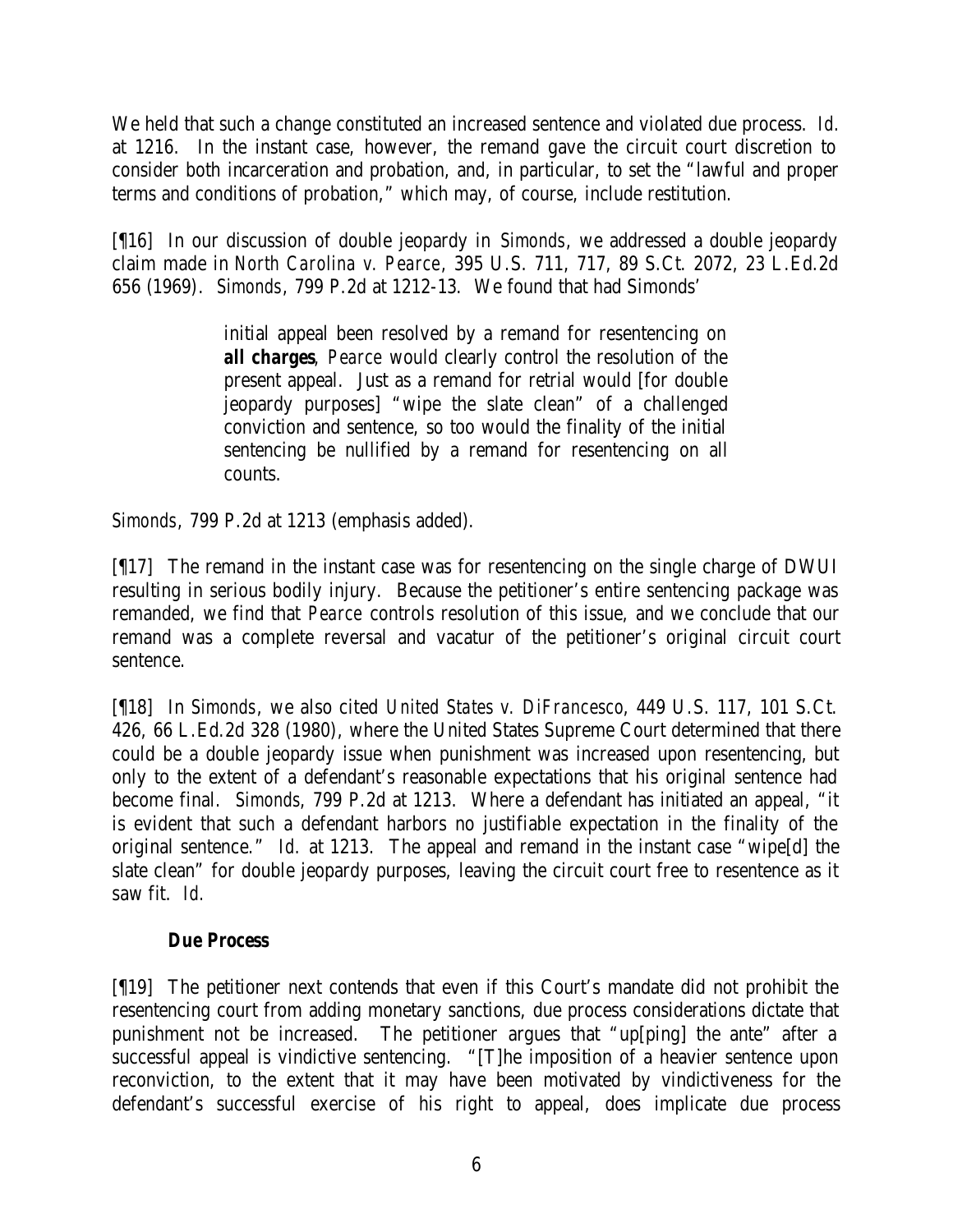concerns." *Simonds*, 799 P.2d at 1212-13; *Pearce*, 395 U.S. at 726. 5 In any event, the reasons for imposing a more severe sentence upon resentencing must be based on objective conduct of the defendant after the time of the original sentencing, which must be reflected in the record so that the legitimacy of the sentence may be reviewed on appeal. *Pearce*, 395 U.S. at 726.

[¶20] At the resentencing hearing in the case now before this Court, the father of the passenger<sup>6</sup> injured in the automobile accident testified that his daughter had sustained a broken jaw, broken ankle and fractured hip, and that she was severely bruised and abraded as a result of the head-on collision. He further testified that she lost some of her teeth as a result of the accident, and that she now suffers from temporomandibular joint syndrome. The father testified that insurance did not cover the full cost for the orthodontia work performed on his daughter, and that he paid an additional \$2,306.00 for her treatment.

[¶21] The transcript of the resentencing hearing indicates that the petitioner agreed with the restitution ordered by the circuit court. The petitioner's attorney stated, "I leaned over to Mr. Jones after the presentation of the restitution evidence and he informed me that he's got no problem with it. If you want to make that a condition of probation ok." We find that this consent manifested by the petitioner's own statement is sufficient objective conduct occurring after the original sentencing to justify inclusion of the restitution and Crime Victims Compensation Fund payment conditions.<sup>7</sup>

### *Restitution*

[¶22] The petitioner next argues that the passenger is not entitled to restitution because she did not receive "serious bodily injury" as defined by Wyo. Stat. Ann. § 31-5-233(h).<sup>8</sup> Reliance on subsection (h) is misplaced, however, because that subsection deals with punishment for a DWUI conviction, not with victim restitution.<sup>9</sup>

<sup>5</sup> The "presumption of vindictiveness" recognized in *Pearce* has been limited to cases where there is a "reasonable likelihood" that actual vindictiveness was present. *Alabama v. State*, 490 U.S. 794, 799, 109 S.Ct. 2201, 104 L.Ed.2d 865 (1989).

<sup>&</sup>lt;sup>6</sup> The accident involved a head-on collision between the petitioner's car and an oncoming car. The driver of the oncoming car was killed and a passenger was seriously injured.

<sup>7</sup> Because this was full resentencing, rather than a remand to give the State a second chance to prove restitution, it does not violate the petitioner's double jeopardy rights. *Van Riper v. State*, 999 P.2d 646, 648 (Wyo. 2000); *Renfro v. State*, 785 P.2d 491, 493 (Wyo. 1990); *Kaess v. State*, 748 P.2d 698, 702 (Wyo. 1987).

<sup>8</sup> Wyo. Stat. Ann. § 31-5-233(h) states that "'serious bodily injury' means bodily injury which creates a reasonable likelihood of death or which causes miscarriage or serious permanent disfigurement or protracted loss or impairment of any bodily member or organ."

<sup>9</sup> "Whoever causes serious bodily injury to another person resulting from the violation of this section shall be *punished* . . . as follows: . . .." Wyo. Stat. Ann. § 31-5-233(h) (emphasis added).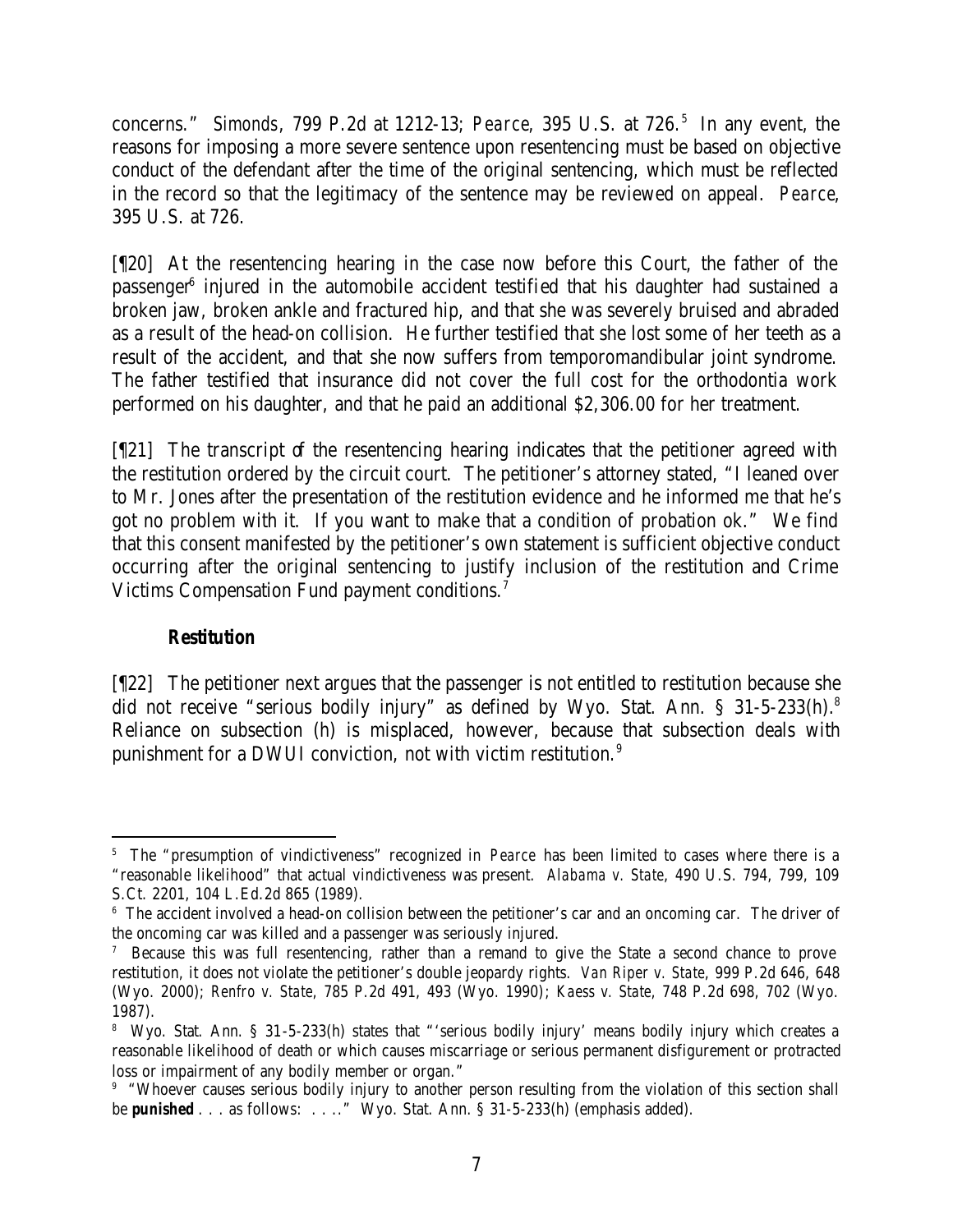[¶23] The restitution statutes are found in Wyo. Stat. Ann. §§ 7-9-101 through 7-9-115 (Lexis 1999). In order to be entitled to restitution, a person need not have serious bodily injury as defined in Wyo. Stat. Ann. § 31-5-233(h), but must meet the definition of "victim" found in Wyo. Stat. Ann. § 7-9-101(a)(v).<sup>10</sup> The passenger is entitled to restitution pursuant to Wyo. Stat. Ann. § 7-9-102, which states that "[i]n addition to any other punishment prescribed by law the court shall, upon conviction for any misdemeanor or felony, order a defendant to pay restitution to *each victim* as determined under W.S. 7- 9-103 and 7-9-114 . . .." (Emphasis added.) The passenger had pecuniary damages in the amount of \$2,306.00, and the record is clear that the petitioner's criminal activity caused the passenger's injuries, making the passenger a victim under Wyo. Stat. Ann. § 7-9-  $101(a)(v)$ . We conclude that the passenger had sufficient grounds for seeking restitution pursuant to Wyo. Stat. Ann. § 7-9-102.

[¶24] The petitioner next cites to *Shongutsie v. State*, 827 P.2d 361, 369 (Wyo. 1992), where this Court stated, "§ 7-9-103 specifically requires that the trial judge find 'ability to pay' or 'reasonable probability' of ability to pay prior to requiring restitution," arguing that the resentencing court made no such determination. *Shongutsie* required that a specific finding of the ability to pay be made on the record. *Shongutsie*, 827 P.2d at 369.

[¶25] The applicable statute when the petitioner was resentenced regarding the determination of the amount of restitution owed and the ability to pay was Wyo. Stat. Ann. § 7-9-103(a). This statute read the same, in pertinent part, in 1992 when we decided *Shongutsie*: "The court shall require restitution by a defendant if it determines or finds that the defendant has or will have an ability to pay or that a reasonable probability exists that the defendant will have an ability to pay." Our holding in *Shongutsie* was later adopted in *Leach v. State*, 836 P.2d 336, 340 (Wyo. 1992). We re-examined these holdings in *Murray v. State*, 855 P.2d 350, 358-59 (Wyo. 1993), *cert. denied*, 510 U.S. 1045 (1994), where we concluded that the first sentence of Wyo. Stat. Ann. § 7-9-103(a) was inconsistent with the language of Wyo. Stat. Ann. § 7-9-102, which clearly states that a specific finding must be made on the record only if the court finds the defendant *does not* have the ability to pay. $^{11}$ 

In addition to any other punishment prescribed by law the court shall, upon conviction for any misdemeanor or felony, order a defendant to pay restitution to each victim as determined under W.S. 7-9-103 and 7-9-

<sup>&</sup>lt;sup>10</sup> While the Information named only the deceased as a victim, the restitution statutes allow for other victims, such as the passenger, to receive restitution. "[T]he court shall fix a reasonable amount as restitution owed to each victim for actual pecuniary damage resulting from the defendant's criminal activity . . .." Wyo. Stat. Ann. § 7-9-103(a). "'Victim' means a person who has suffered pecuniary damage as a result of a defendant's criminal activities." Wyo. Stat. Ann. § 7-9-101(a)(v). "'Criminal activity' means any crime for which there is a plea of guilty, nolo contendere or verdict of guilty upon which a judgment of conviction may be rendered and includes any other crime which is admitted by the defendant, whether or not prosecuted." Wyo. Stat. Ann. § 7-9-101(a)(i).

<sup>11</sup> Wyo. Stat. Ann. § 7-9-102 states: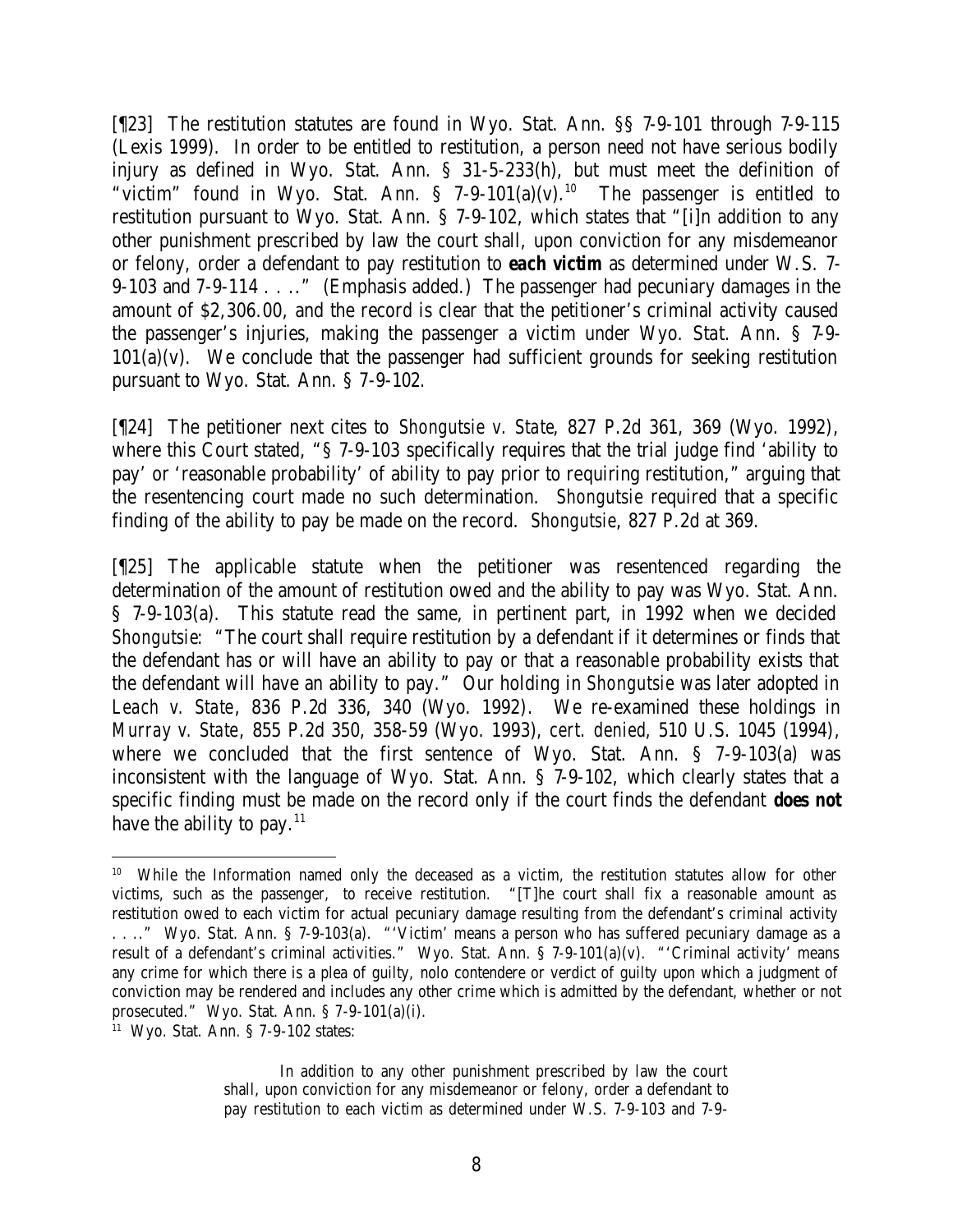[¶26] The effect of *Murray* is that a silent record, that is, one containing neither a finding of ability to pay nor a finding of inability to pay, supports an order requiring the payment of restitution. That is the nature of the record in the instant case. The resentencing court made no finding as to either the petitioner's ability or inability to make present or future restitution payments. However, the record contains facts from which the ability to pay can be inferred. In the absence of a finding of inability to pay supported by the record, the resentencing court was required by Wyo. Stat. Ann. § 7-9-102 to order restitution.

[¶27] Finally, the petitioner contends that the passenger will be allowed double recovery if he is required to pay \$2,771.80 to the Crime Victims Compensation Fund. The petitioner states that "[t]he restitution statutes do not allow double recovery," but fails to cite any statutory authority supporting this contention.

[¶28] Factors courts consider when deciding upon a plan for restitution are found in Wyo. Stat. Ann. § 7-9-106. One of the factors to be considered is "[w]hether compensation has been paid to any victim under the Crime Victims Compensation Act [§§ 1-40-101 through 1-40-119][.]" Wyo. Stat. Ann. § 7-9-106(a)(iv). The resentencing judge properly took this factor into account. The State had documentation from the Victim's Compensation Division that it introduced into evidence at the resentencing hearing. The passenger's father testified that his daughter received \$2,721.80 from the Crime Victims Compensation Fund, and that his insurance did not reimburse him in the amount of \$2,306.00 for dental treatment. Based on the evidence, the resentencing judge ordered the petitioner to pay \$2,771.80 (\$2,721.80 plus \$50.00 required pursuant to Wyo. Stat. Ann. § 1-40-119(a) (Michie 1997)<sup>12</sup>) to the Crime Victims Compensation Fund, and to pay  $$2,306.00$  in restitution. The resentencing judge had documentation from which to determine what treatment was covered by the Crime Victims Compensation Fund. We can infer from the record that when the resentencing judge also ordered restitution, he took into account what the Crime Victims Compensation Fund had already paid, and what it was for.

[¶29] "The victim or his dependent is entitled to compensation under this act [§§ 1-40-101 through 1-40-119] if: (i) The victim suffered personal injury as a result of a criminal act[.]" Wyo. Stat. Ann. § 1-40-106(a)(i) (Michie 1997). We have established that the passenger suffered personal injury resulting from the petitioner's criminal act, and was entitled to compensation from the Crime Victims Compensation Fund.

> 114 unless the court specifically finds that the defendant has no ability to pay and that no reasonable probability exists that the defendant will have an ability to pay.

<sup>&</sup>lt;sup>12</sup> "[A] defendant who . . . is convicted of . . . the following criminal offenses [Wyo. Stat. Ann. § 31-5-233] shall be assessed a surcharge of not less than fifty dollars (\$50.00)[.]" Wyo. Stat. Ann. § 1-40-119(a) and  $(a)(ii)$ .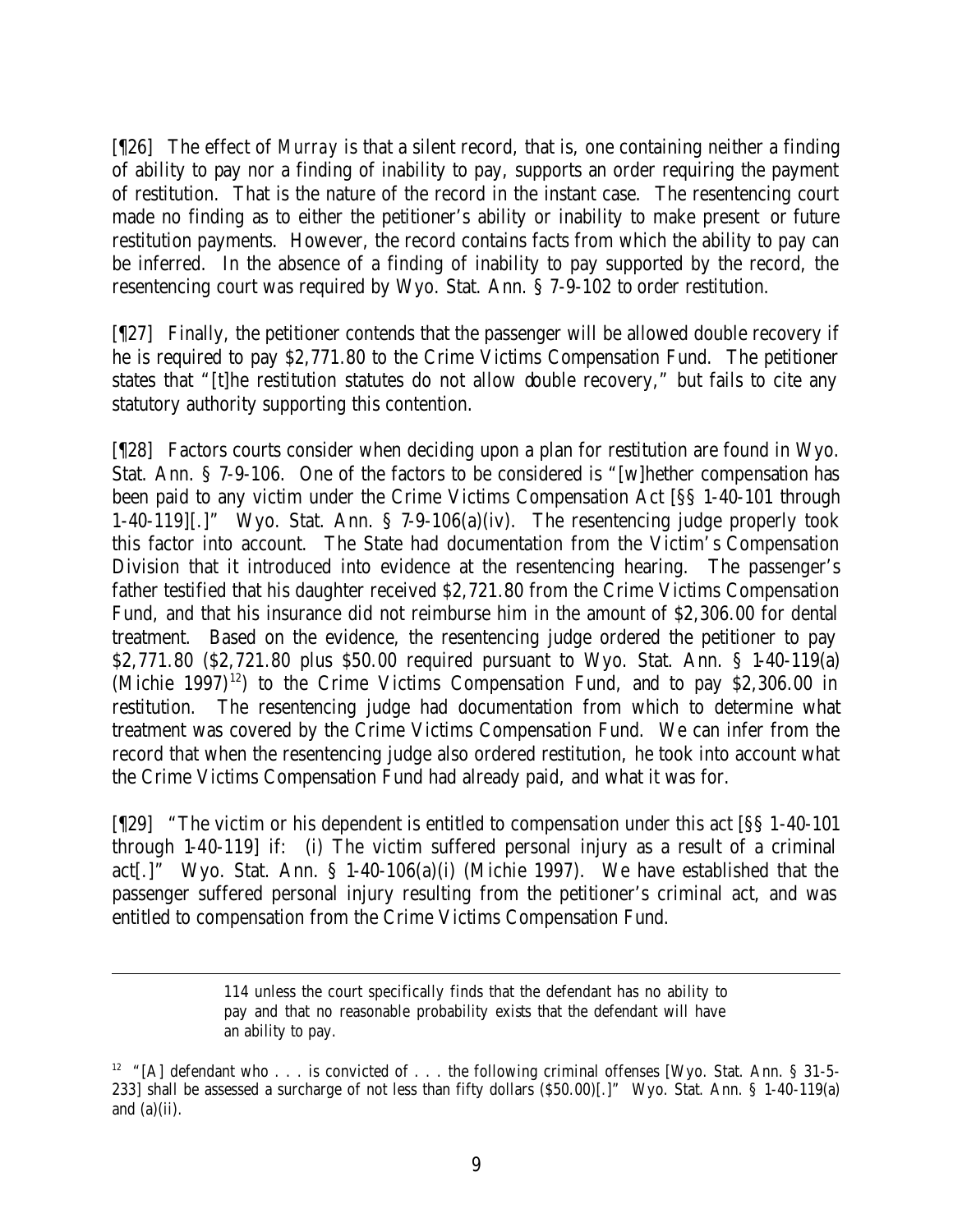[¶30] Recovery by the State from the offender is found in Wyo. Stat. Ann. § 1-40-112(a) (Michie 1997):

> If an order for the payment of compensation for personal injury or death is made under this act . . . the state, upon payment of the amount of the order, shall be subrogated to any right of action the victim or dependent of the victim has against the person or persons responsible for the injury or death, and the state may bring an action against the person or persons responsible for the injury or death, and the state may bring an action against the responsible person for the amount of damages the applicant sustained.

The record indicates that the State paid the victim \$2,721.80, and we conclude that the resentencing court was correct in ordering this amount (plus the additional \$50.00) to be paid to the Crime Victims Compensation Fund.

[¶31] For the foregoing reasons, we find that the resentencing court did not err when it ordered that restitution be paid in addition to the amount paid to the Crime Victims Compensation Fund.

## **ARE THE CONDITIONS OF PROBATION ILLEGAL?**

[¶32] In his final issue, the petitioner challenges the constitutionality of two of the conditions of his probation:

- h) Submit to a search of his person, vehicle or personal residence at the request, any time, day or night, of the probation agent.
- i) Not associate with persons of a disreputable character or anyone deemed inappropriate by the probation agent.

[¶33] The Fourth Amendment to the United States Constitution protects people from unreasonable government intrusions into their legitimate expectations of privacy. *King v. State*, 780 P.2d 943, 959 (Wyo. 1989). <sup>13</sup> This protection is violated when a search or seizure is unreasonable. *Saldana v. State*, 846 P.2d 604, 610 (Wyo. 1993). In that regard, we have previously held that, while probationers and parolees are entitled to this Fourth Amendment protection, "neither probationers nor parolees enjoy '"'the absolute liberty to which every citizen is entitled, but only . . . conditional liberty properly

<sup>&</sup>lt;sup>13</sup> Similar protection is provided by Wyo. Const. art. 1, § 4, but the petitioner has not pursued an independent state constitutional analysis of the issue.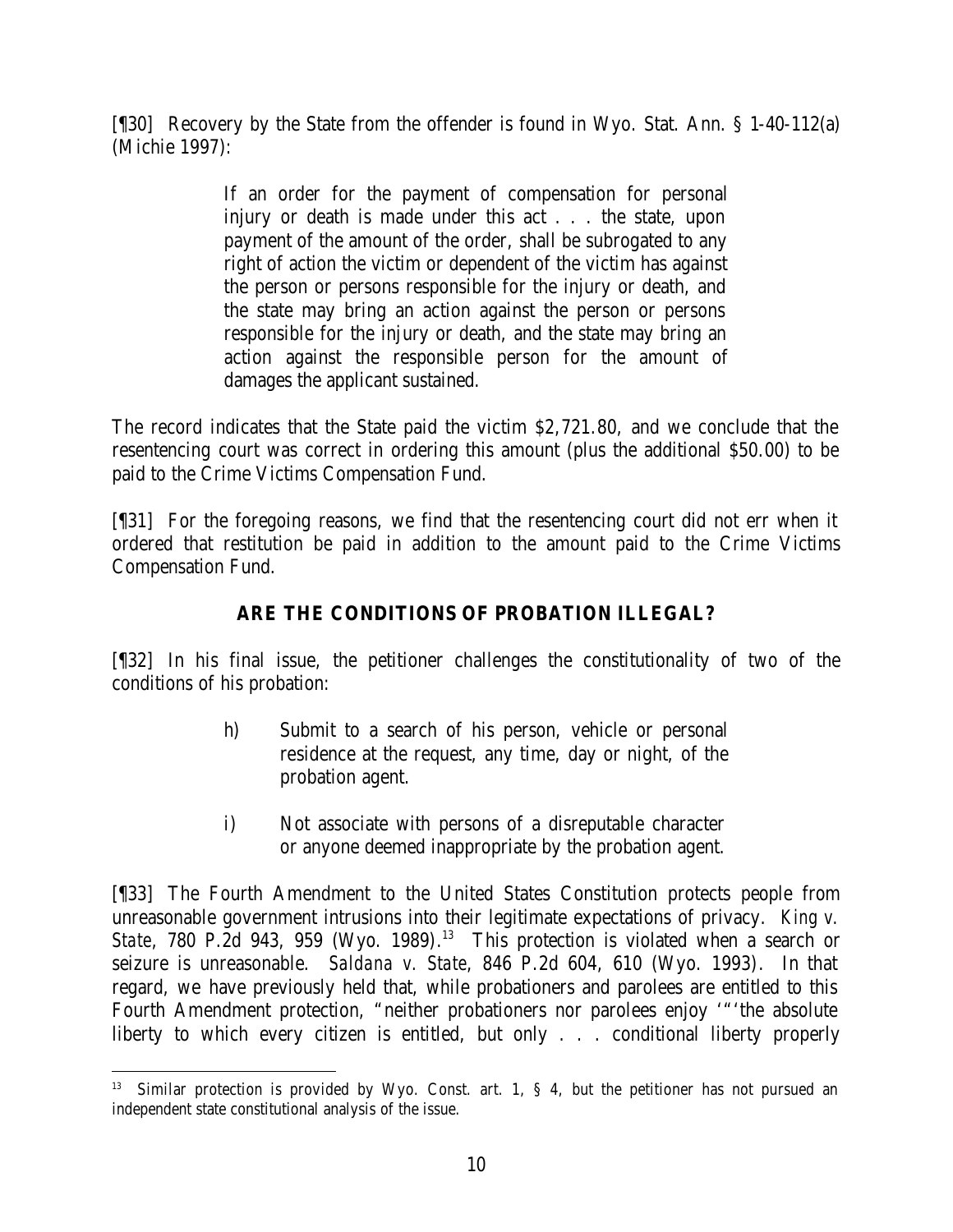dependent on observance of special [probation] restrictions.'"'" *Nixon v. State*, 2001 WY 15, ¶ 11, 18 P.3d 631, 635 (Wyo. 2001) (*quoting Griffin v. Wisconsin*, 483 U.S. 868, 874, 107 S.Ct. 3164, 3169, 97 L.Ed.2d 709 (1987) and *Morrissey v. Brewer*, 408 U.S. 471, 480, 92 S.Ct. 2593, 2600, 33 L.Ed.2d 484 (1972)). More specifically, "a warrant based upon probable cause is not generally required before a parole officer may conduct a search to determine whether the parolee is violating the terms of his parole." *Pena v. State*, 792 P.2d 1352, 1357 (Wyo. 1990). 14

[¶34] In both *Nixon* and *Pena*, we followed the lead of the United States Supreme Court in holding that a warrantless search of a probationer or parolee, without probable cause, does not violate the Fourth Amendment so long as "reasonable grounds" or "reasonable suspicion" for such a search exists. *Nixon*, 2001 WY 15, ¶¶ 12-13, 18 P.3d at 635-36; *Pena*, 792 P.2d at 1357 n.10; *Griffin*, 483 U.S. at 873. "'Reasonable suspicion (which is a less stringent standard than probable cause) requires that the parole officer "be able to point to specific and articulable facts that, taken together with rational inferences from those facts, reasonably warrant a belief \* \* \* that a condition of parole has been or is being violated."'" *Nixon*, 2001 WY 15, ¶ 12, 18 P.3d at 636 (*quoting Pena*, 792 P.2d at 1356- 58 and State *v. Johnson*, 748 P.2d 1069, 1072 (Utah 1987)).

[¶35] It is necessary in the instant case to go beyond the reach of *Nixon* and *Pena*. The search in *Nixon* followed the observance of certain contraband items by probation agents during a routine home visit. *Nixon*, 2001 WY 15, ¶ 4, 18 P.3d at 633. The search in *Pena* followed an informant's tip that Pena possessed contraband. *Pena*, 792 P.2d at 1354. In the present case, no search has yet taken place; rather, the Court is asked to determine the legality of a probationary condition that allows searches at any time upon the request of a probation agent.

[¶36] While "[s]entencing judges have wide discretion in determining appropriate conditions of probation," and while those "conditions . . . can be challenged only upon a showing that the trial judge exceeded his authority or abused his discretion," probation conditions must be reasonably related to rehabilitation, to the criminal conduct for which the probationer was convicted, and to the deterrence of future criminal conduct. *Lansing v. State*, 669 P.2d 923, 927-28 (Wyo. 1983). *See also Leyba v. State*, 882 P.2d 863, 865 (Wyo. 1994). It is only because the state has a "special need" to ensure probation restrictions are observed that probation conditions may include warrantless searches based on something less than probable cause. *Griffin*, 483 U.S. at 875. Determination of the reasonableness of such a provision requires a balancing of the interests of the state and the privacy interests of the probationer. *New Jersey v. T.L.O.*, 469 U.S. 325, 351, 105 S.Ct. 733, 83 L.Ed.2d 720 (1985) (Blackmun, J., concurring).

 <sup>14</sup> We discern no distinction between parolees and probationers for purposes of this discussion; but for their conditional release, both would be incarcerated.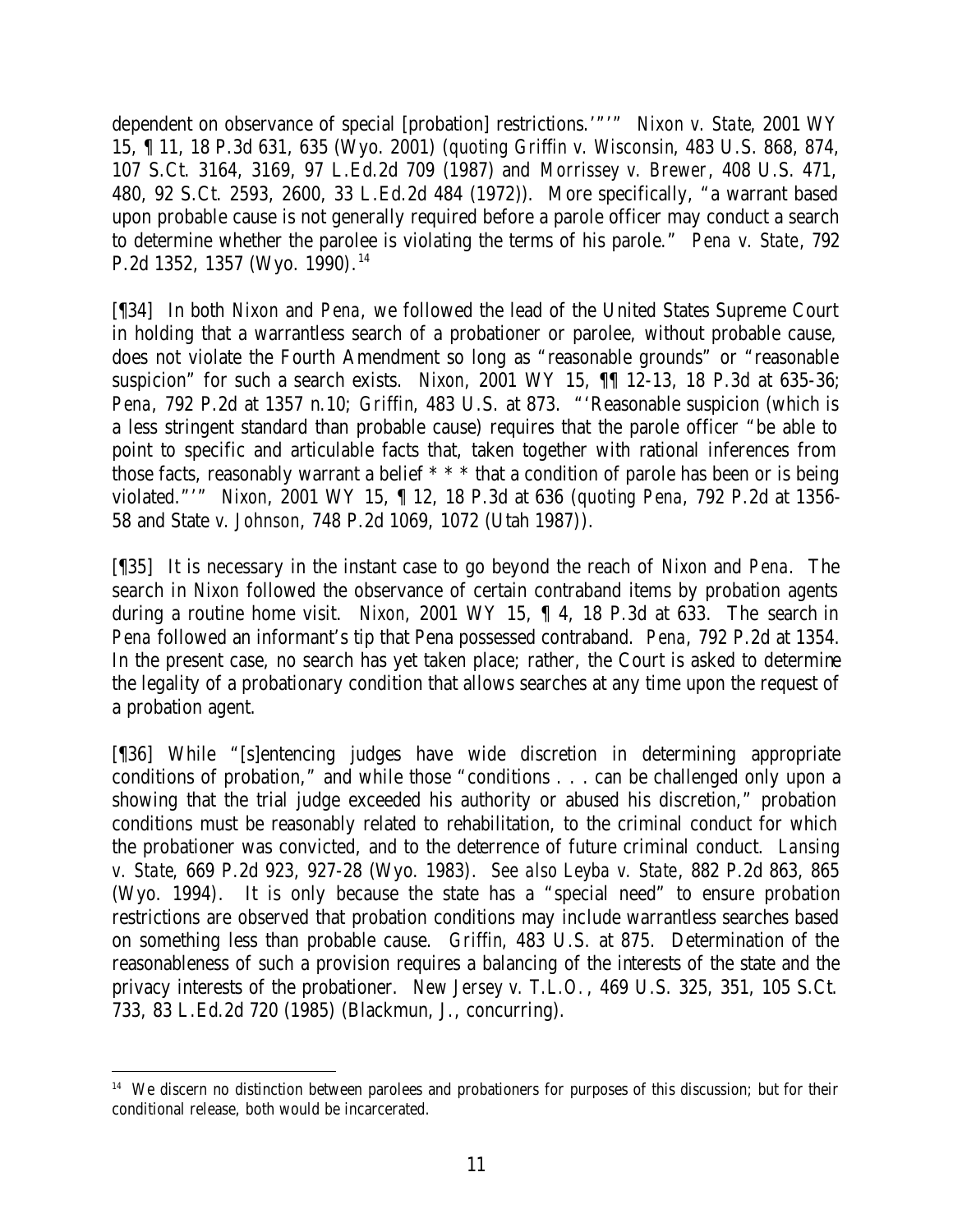[¶37] Saying that probationers have a diminished expectation of privacy and that the state has a special interest in operating its probation system does not, of course, end the inquiry. In imposing reasonable probation conditions, the sentencing judge must, on a case-by-case basis, take into consideration "'the nature and circumstances of the offense and the history and characteristics of the defendant.'" *United States v. White*, 244 F.3d 1199, 1208 (10<sup>th</sup>) Cir. 2001) (*quoting* 18 U.S.C. § 3553(a)(1)); *see also* 4 Wayne R. LaFave, *Search and Seizure*, § 10.10(c) and (d) at 772-85 (1996). It follows that, to meet the standards cited from *Leyba* and *Lansing*, the probationary conditions must be tailored to the particular circumstances of the particular defendant and the particular case.

[¶38] The condition in the instant case allowing a search at any time, unlimited in scope, is not reasonable because the record does not show that the balance has been tipped in favor of such a governmental intrusion on even the diminished expectation of privacy enjoyed by the petitioner. However, the condition could be limited so as to be reasonable under the "'nature and circumstances of the offense and the history and characteristics'" of the petitioner. *White*, 244 F.3d at 1208 (*quoting* 18 U.S.C. § 3553(a)(1)). The petitioner was convicted of DWUI causing serious bodily injury. One victim died as a result of the petitioner's conduct. The consumption of alcohol obviously was a factor in the crime. Under these circumstances, a condition that the petitioner submit to random searches for the presence of alcohol is reasonable because it is necessary for the State to accomplish the purposes of probation.

[¶39] We hold that, in cases where the unlawful possession, consumption, or abuse of alcohol or a controlled substance was an element or contributing factor in the underlying crime, or where the evidence at sentencing suggests that the unlawful possession, consumption, or abuse of alcohol or a controlled substance will likely affect a defendant's rehabilitation and the prospect of future criminal conduct, reasonable grounds exist to include as a probationary condition random searches of the defendant, his residence, and his vehicle for the presence of the offending substances. In cases where the alcohol or controlled substance factor is not an element of the charged crime, but depends upon the evidence adduced at sentencing, the sentencing judge must ensure that the record supports the imposition of such a condition.

[¶40] We will remand with instructions that the Judgment and Sentence Upon Remand be amended so as to tailor narrowly probationary condition "h" to conform to this opinion.

## *Persons of Disreputable Character*

[¶41] Probationary condition "i" required that the petitioner "[n]ot associate with persons of a disreputable character or anyone deemed inappropriate by the probation agent." The petitioner does not specify in his brief the legal right he feels is being impinged by this condition, stating only that "probation conditions which restrict constitutional rights merit 'special scrutiny,'" *citing United States v. Consuelo-Gonzalez*, 521 F.2d 259, 265 (9<sup>th</sup> Cir.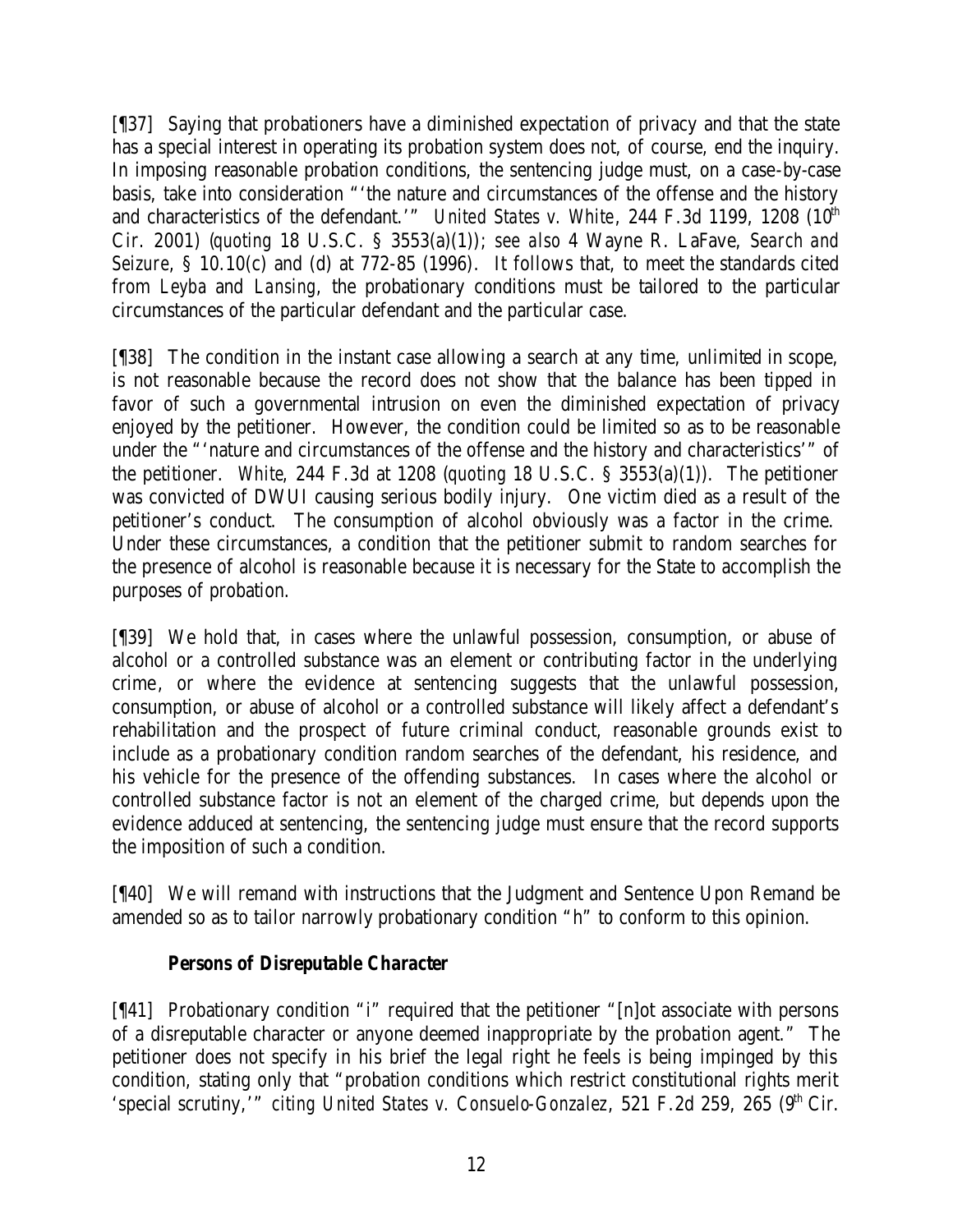1975). The petitioner does, however, also cite to *United States v. Lawson*, 670 F.2d 923, 924-30 (10<sup>th</sup> Cir. 1982) and *United States v. Smith*, 618 F.2d 280, 282 (5<sup>th</sup> Cir.), *cert. denied*, 449 U.S. 868 (1980), both of which involved challenges to similar probation conditions that were alleged to violate the petitioners' freedom of association guaranteed under the First Amendment to the United States Constitution. It is assumed that this is the basis of this petitioner's argument.<sup>15</sup>

[¶42] It has long been recognized that criminal activity may be fostered by an offender's association with certain individuals who encourage criminality. They may serve as cocriminals or teachers or they may urge the offender to violate the law. 1 Neil P. Cohen, *The Law of Probation and Parole*, §§ 9:15-9:19 (2nd ed. 1999). It has also been recognized that if individuals have been or could be possible victims of crime, they may provoke an offender into committing the crime of which the individual was a victim or potential victim.<sup>16</sup> Courts have often conditioned a defendant's probation on not associating with a victim, the victim's family, or those that have been targets of violent acts by the defendant.<sup>17</sup> As long as the condition limiting the defendant's freedom of association is designed to further the ends of rehabilitation or to protect the public, the condition has generally been upheld.<sup>18</sup>

[¶43] "[R]estriction of the right of association is part of the nature of the criminal process." *People v. Robinson*, 199 Cal.App.3d 816, 245 Cal.Rptr. 50, 51 (1988). Courts in other jurisdictions have upheld the constitutionality of similar conditions on their grants of probation or parole. *United States v. Furukawa*, 596 F.2d 921, 922-23 (9<sup>th</sup> Cir. 1979); *Birzon v. King*, 469 F.2d 1241, 1242-43 (2nd Cir. 1972). Therefore, "freedom of association may be restricted if reasonably necessary to accomplish the essential needs of

 <sup>15</sup> Analysis of this issue could be more precise if the petitioner's position was more adequately detailed. There are at least five separate theories upon which similar challenges have been based: vagueness, lack of relation to sentencing purposes, freedom of association, the right of privacy, and substantive due process. 1 Neil P. Cohen, *The Law of Probation and Parole*, §§ 9:15-9:19 (2<sup>nd</sup> ed. 1999).

<sup>16</sup> *See* 1 Neil P. Cohen, *supra*, at §§ 9:15-9:19. *See also State v. Pease*, 233 Mont. 65, 758 P.2d 764, 768 (1988), *cert. denied*, 488 U.S. 1033 (1989) (the probationer was not allowed any contact with the victim and the court held that probationer would be in violation of his probation even if it was the victim that made contact); *State v. Moses*, 159 Vt. 294, 618 A.2d 478, 480 (1992) (probation condition that the defendant not associate with any individual the probation agent found to be improper was found to be an acceptable probation condition and within reasonable discretion of the trial court); and ABA Standards for Criminal Justice, *Sentencing*, § 18-3.13(d)(vii) (3d ed. 1994) (the American Bar Association Standard for Criminal Justice authorizes conditions that limit a probationer from "consorting with specified groups of people.").

<sup>17</sup> *See Mathews v. State*, 234 Ga.App. 111, 506 S.E.2d 225, 225-26 (1998) (special probation condition barring defendant who pled guilty to rape from contacting or associating with rape victim did not violate his First Amendment right to freedom of association even though victim was the defendant's common law wife and the mother of his two children).

<sup>&</sup>lt;sup>18</sup> *See* 1 Neil P. Cohen, *supra*, at §§ 9:15-9:19. *See also United States v. Bee*, 162 F.3d 1232, 1235 (9<sup>th</sup> Cir. 1998), *cert. denied*, 526 U.S. 1093 (1999) (probation condition did not allow defendant to be in contact with minors after being convicted of sexual abuse of a minor) and *United States v. Turner*, 44 F.3d 900, 903 (10th Cir.), *cert. denied*, 515 U.S. 1104 (1995).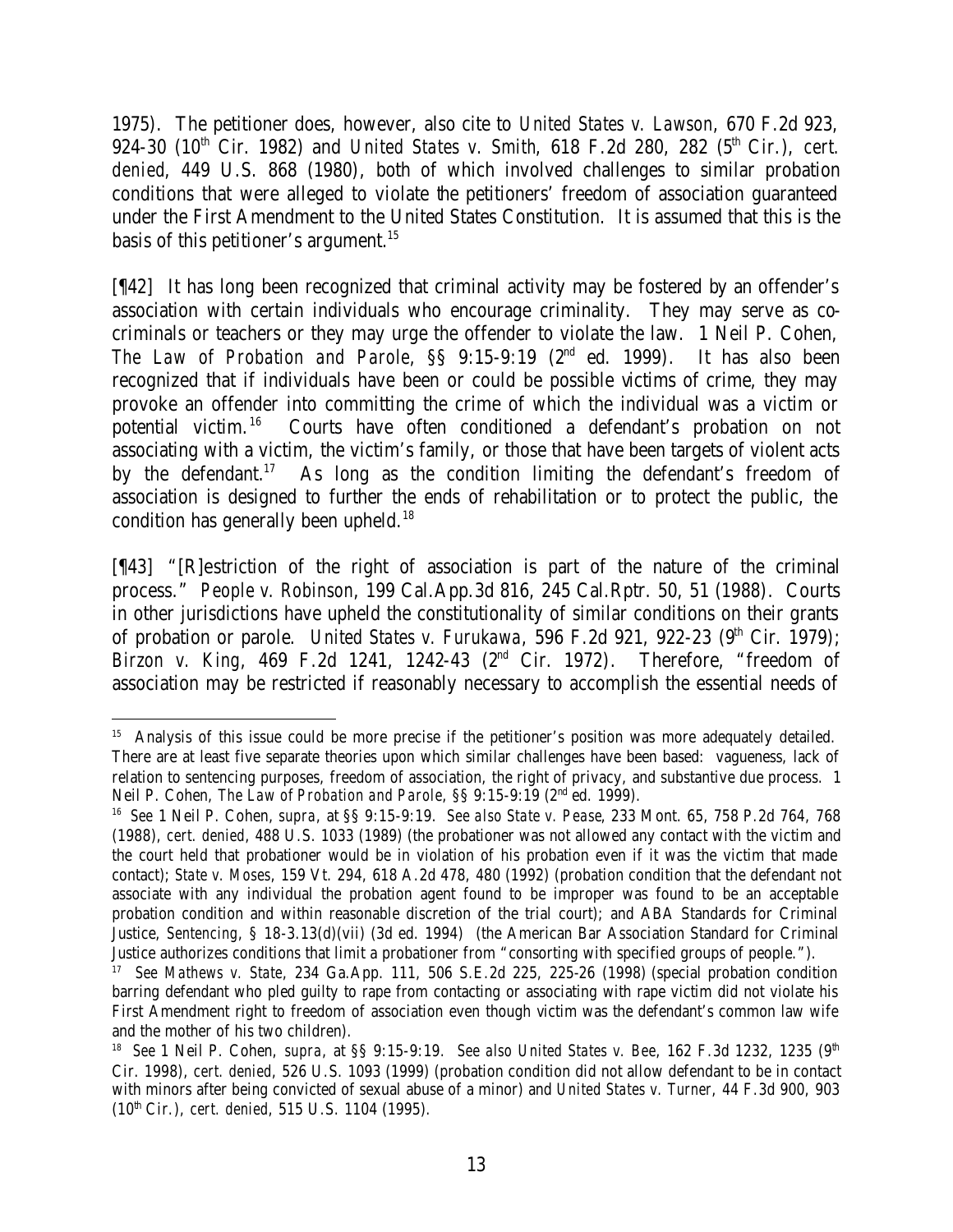the state . . .." *Malone v. United States*, 502 F.2d 554, 556 (9<sup>th</sup> Cir. 1974), *cert. denied*, 419 U.S. 1124 (1975).

[¶44] Where a defendant is convicted of a DWUI causing serious bodily injury resulting in death, a probation condition limiting the defendant from associating with people who drink or who use controlled substances may be valid. However, it is for the sentencing court to specify the type of individuals or specific individuals in its judgment and sentence in order to make clear to the defendant with whom he may not associate. It is also necessary for the sentencing court to indicate how this will further the ends of rehabilitation, protect the public, or is necessary to accomplish essential needs of the state.

[¶45] We remand with instructions that the Judgment and Sentence Upon Remand be amended to conform to this opinion.<sup>19</sup>

[¶46] Finally, we will correct a discrepancy found in the Judgment and Sentence Upon Remand. The condition in error states that the petitioner "[p]erform five hundred (100) hours of Community Service Work . . .." We have stated that "'an orally pronounced sentence controls over a judgment and commitment order when the two conflict.'" *Christensen v. State*, 854 P.2d 675, 678 (Wyo. 1993) (*quoting United States v. Villano*, 816 F.2d 1448, 1450 (10<sup>th</sup> Cir. 1987)). The trial record is clear that the circuit court sentenced the petitioner to 100 hours of community service rather than 500 hours.

## **CONCLUSION**

[¶47] The Judgment and Sentence Upon Remand is affirmed, but we remand for amendment to conform probation conditions (h) and (i) to this opinion. In addition, the number of hours of community service to be served shall be corrected to 100.

<sup>&</sup>lt;sup>19</sup> This holding does not affect plea agreements whereby the accused and the prosecutor in a criminal case can mutually agree to a particular condition of probation, subject to the approval by the sentencing court.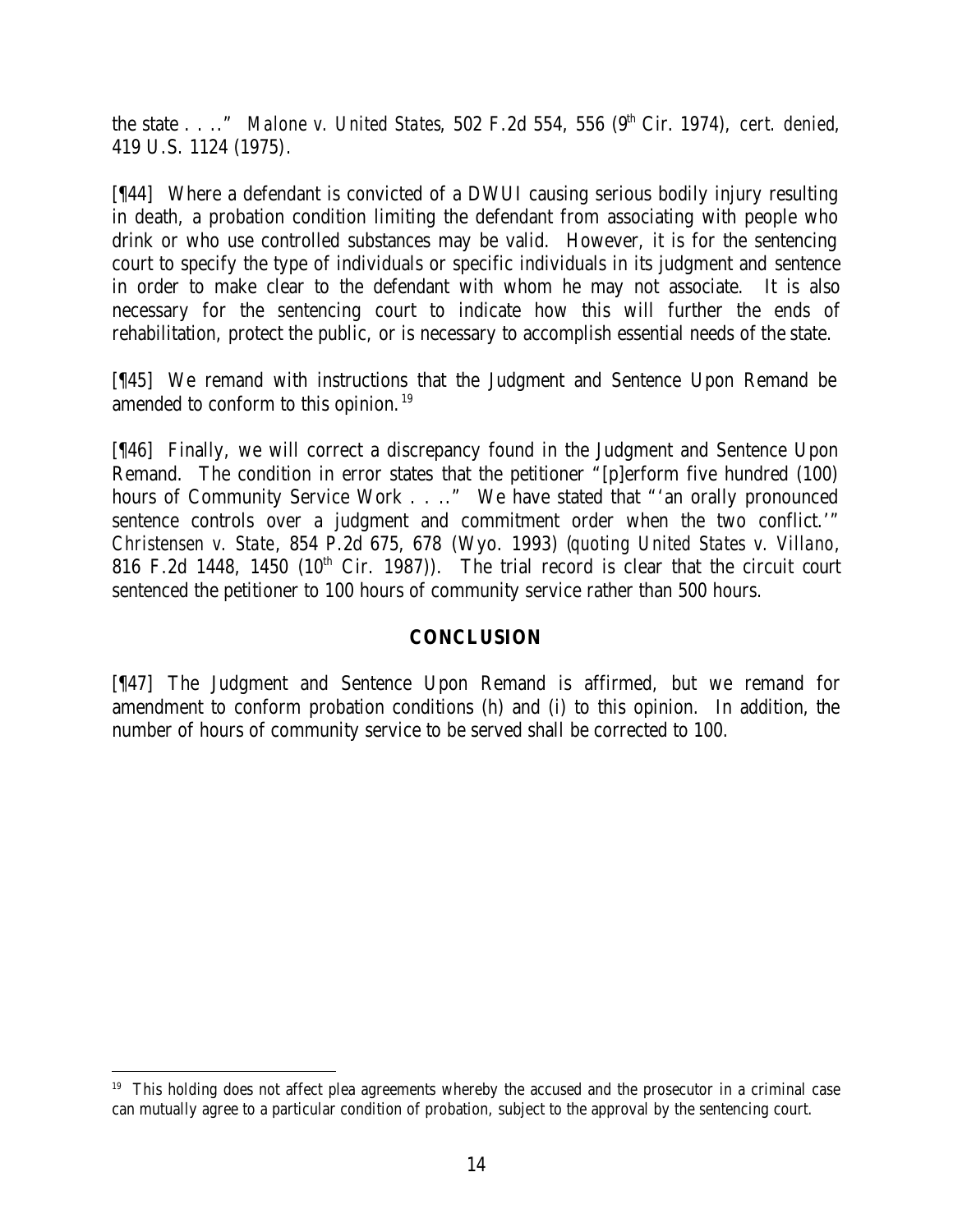### **Golden**, Justice, dissenting.

[¶48] I respectfully dissent from the majority's resolution of the first issue in this appeal regarding whether incarceration can be followed by probation. The majority opinion has taken the probation provisions contained in subsection (e) and grafted them into subsection (h). This violates fundamental rules of statutory construction.

[¶49] Structurally, subsections (e) and (h) are independent subsections of Wyo. Stat. Ann. § 31-5-233. They are of equal dignity. A sentencing provision in subsection (e) cannot apply to subsection (h) unless expressly provided. There simply is no express provision allowing the probation provisions of subsection (e) to apply to sentencing under subsection (h). In fact, subsection (e) begins with the phrase "[e]xcept as provided in subsection (h) of this section." This clearly indicates that the two subsections are mutually exclusive and that provisions of subsection (h) override any provisions in subsection (e). Further, the sentence allowing for probation in subsection (e) states: "[t]he judge may suspend part or all of the discretionary portion of an imprisonment sentence **under this subsection** and place the defendant on probation on condition that the defendant pursues and completes an alcohol education or treatment program as prescribed by the judge." (emphasis added) The statutory language is clear that the probation provision applies only to a sentence under subsection (e).

[¶50] The majority opinion reaches its conclusion by creating an ambiguity where none exists. Even if an ambiguity did exist, the rule of lenity in construing criminal statutes would lead to the result opposite of that reached by the majority opinion. As written, subsection (h) allows for a maximum jail sentence of one year (and/or a fine). By grafting the probation provisions of subsection (e) into subsection (h), the penalty is extended beyond the one-year jail term to also potentially include an additional three years probation. This interpretation certainly does not favor a person convicted under subsection (h).

[¶51] It is well-established that "[t]he authority to prescribe punishment for criminal offenses is vested in the legislative department of state government, and courts can impose only those sentences which the legislature has authorized." *Keller v. State*, 771 P.2d 379, 386 (Wyo. 1989). A corollary of this (as the majority opinion points out in footnote 3) is that a court has no inherent right to grant probation. A plain reading of the statutory language at issue in this appeal reveals that subsection (h) contains no corollary to the potential three-year probation provisions of subsection (e). "Our rule with respect to penal statutes is that they must be strictly construed and cannot be enlarged by implication or extended by inference or construction." *Smith v. State,* 902 P.2d 1271, 1284 (Wyo. 1995). Subsection (h) does not contain any specific provision for the imposition of a maximum three-year term of probation. This Court cannot add such language into the subsection under the guise of statutory interpretation. There simply is no statutory